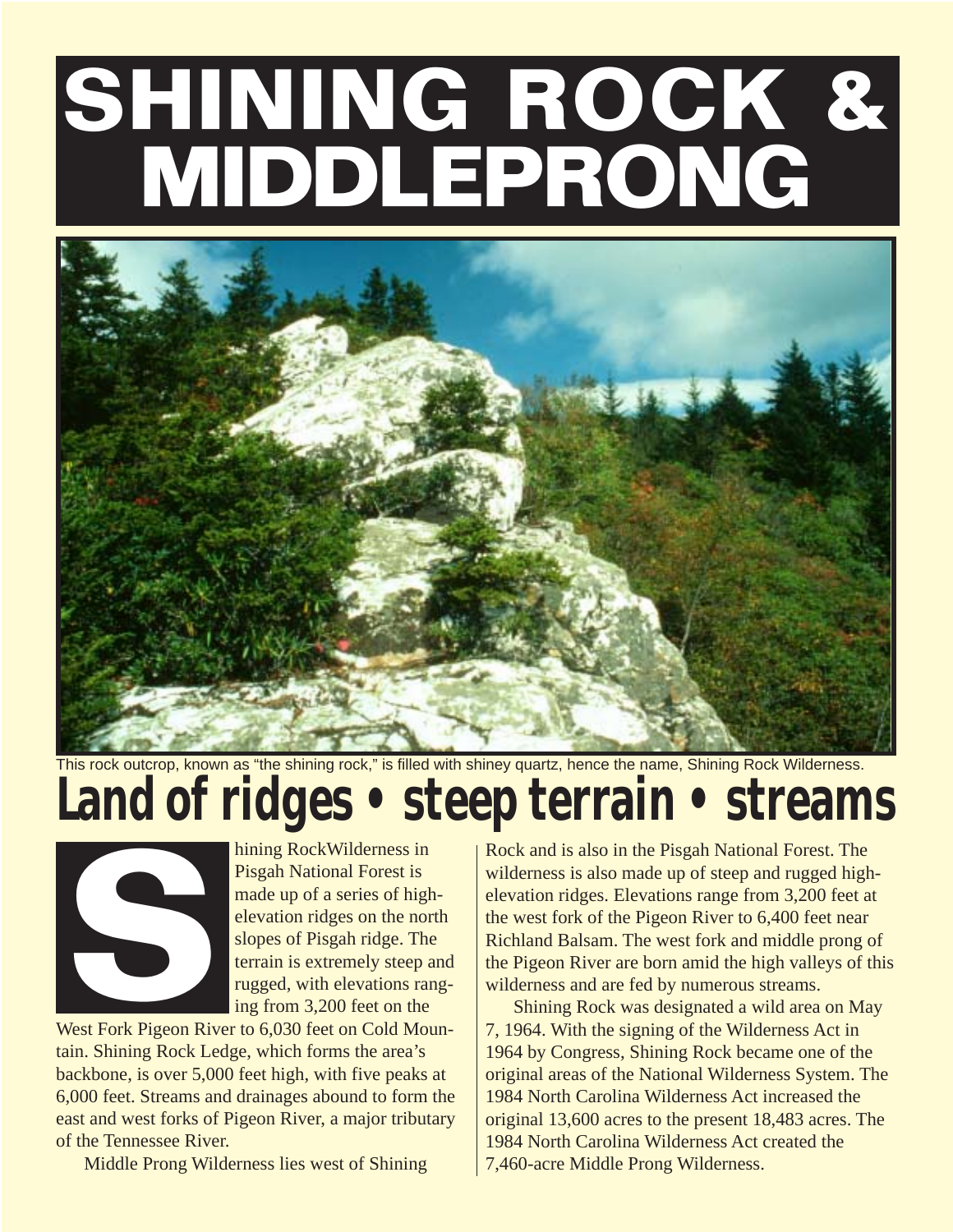

Backpackers take a break to enjoy spectacular vistas of wildernesses.

#### **Wilderness is ...?**

Wilderness means different things to different people. To some people, wilderness is a state of mind: an opportunity for solitude, contemplation, or challenge. To others, wilderness is a place of scenic beauty touched only by nature.

Congress considered the wild lands of America to be so precious—culturally and ecologically—that it legislated their protection with the 1964 Wilderness Act. This act and follow-up

bills identified specific areas, such as Shining Rock, as worthy of special management requirements that are different from most other Federal lands. Wilderness is defined as "…an area where the earth and its community of life are untrammeled by man, where man himself is a visitor who does not remain."

If a choice must be made between wilderness values and human use, preserving the wilderness resource is the overriding

value. The guiding principle is to allow the natural processes to shape the environment.

The act also required wilderness to retain "its primeval character and influence" and that it be protected and managed so it "appears to have been affected primarily by the force of nature."

#### **Experience wilderness**

As a visitor to the wilderness, you will be faced with the challenge of being completely on your own away from the comforts and conveniences of civilization. No trail signs, shelters, campgrounds, water spigots, vehicles, or restrooms are available.

You probably can follow the more popular trails in the area, even though they are not marked, but you should know how to read a topographic map and use a compass. Most wilderness trails in the mountains are primitive, rugged, and often steep. Stream crossings can be tricky, because bridges are not provided.

Before you enter the wilderness, ask yourself if you truly want a wilderness experience. You can explore the backcountry of the national forests on hundreds of other trails. Outside of wilderness, trails are maintained, and usually signed and blazed. Many trails offer wonderful opportunities for solitude, challenge, and magnificent mountain scenery.

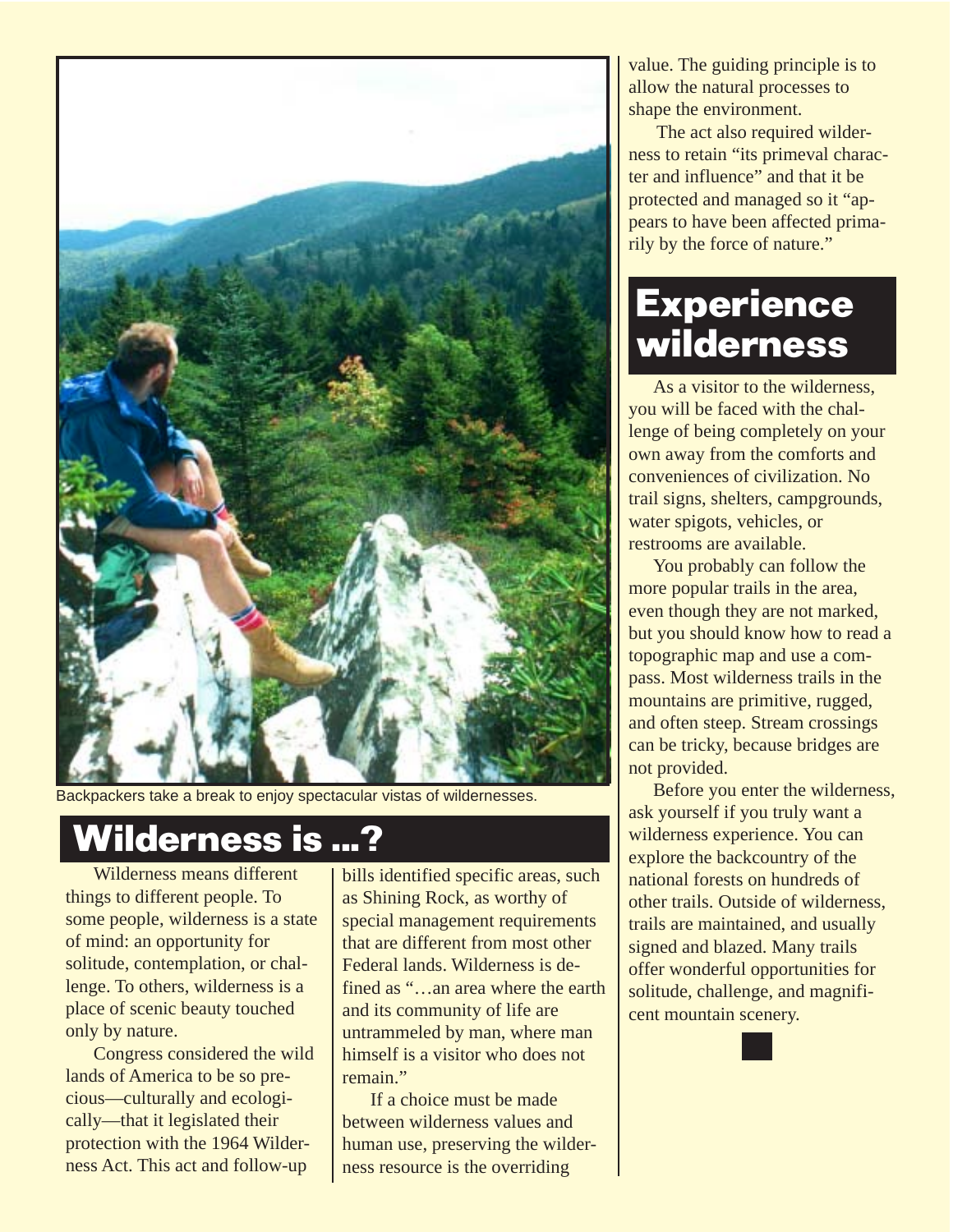

Spring arrives in Shining Rock Wilderness with a blanket of wildflowers.

#### **Seeking solitude**

Since Shining Rock is one of the most heavily used wildernesses, some Shining Rock trails offer little opportunity for solitude. For greater solitude, avoid visiting in the summer, early fall, and especially on the weekends. You should also be willing to hike a distance away from the trailhead and avoid Shining Rock Gap and trails that are heavily used. The Mountainsto-the-Sea Trail is the most used in Middle Prong.

#### **What is allowed in wilderness?**

- Primitive recreation activities, such as backpacking and camping.
- Hunting and fishing under State and Federal laws.
- Trail construction and maintenance to primitive standards.
- Outfitting and guiding services under special-use permits.
- Collections of berries and nuts if only for per sonal use.
- Scientific research compatible with wilderness values.
- Administrative use of motorized equipment in extreme emergencies.

#### **What is prohibited in wilderness?**

- Permanent structures.
- New road construction.
- Timber harvesting.
- Mechanical transport (No bicycles, wagons, or carts. Nonmotorized wheelchairs are allowed, but no special accommodations are made: all trails are narrow, rocky, and steep).
- Motorized vehicles and equipment.
- Removal of plants, stone, or moss.
- Removal of historical or archeological artifacts.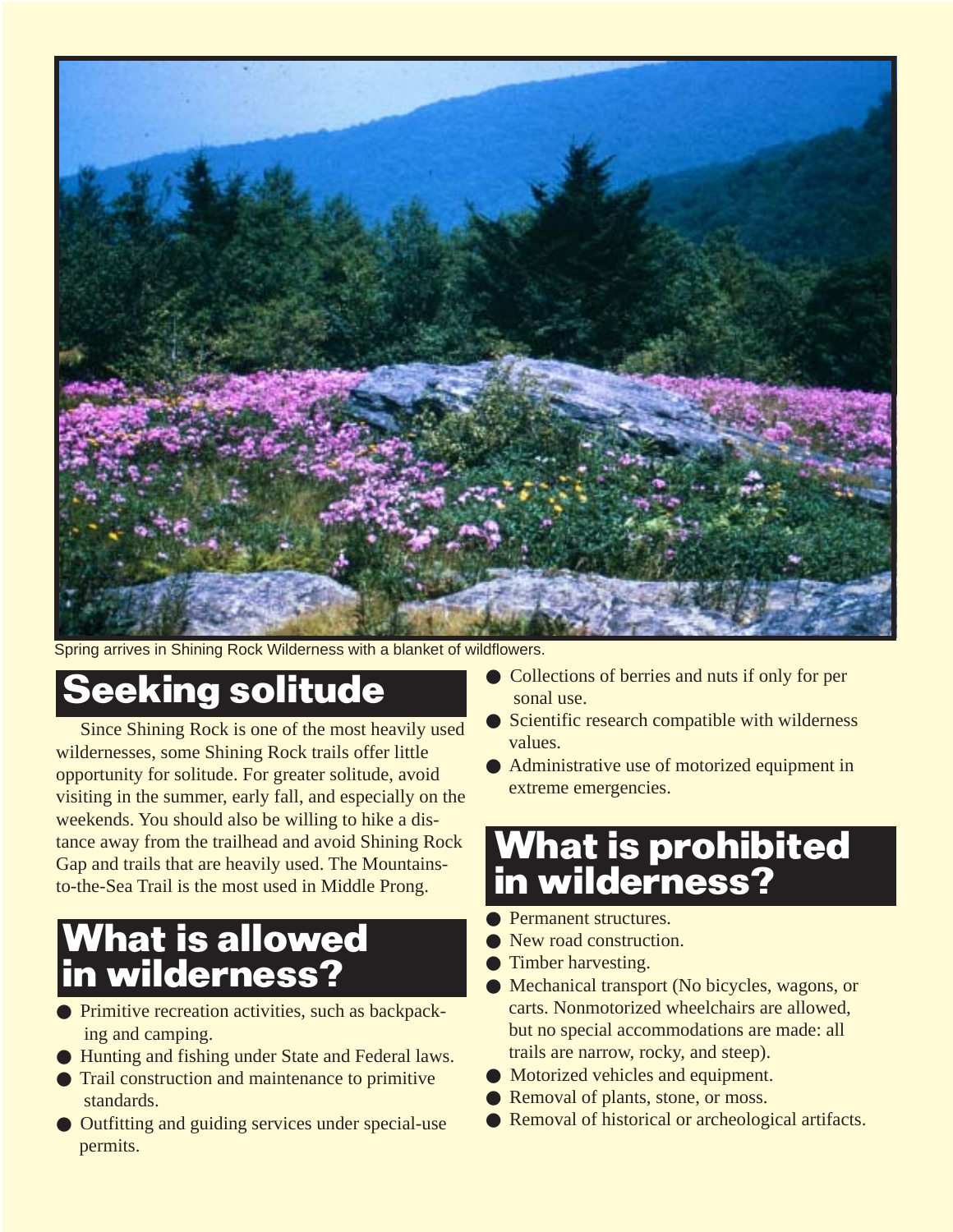#### **SHINING ROCK WILDERNESS TRAILS**

| <b>TRAIL NAME</b> |  | <b>NO. MILEAGE DIFFICULTY USER</b> |  |
|-------------------|--|------------------------------------|--|
|                   |  |                                    |  |
|                   |  |                                    |  |
|                   |  |                                    |  |
|                   |  |                                    |  |
|                   |  |                                    |  |
|                   |  |                                    |  |
|                   |  |                                    |  |
|                   |  |                                    |  |
|                   |  |                                    |  |
|                   |  |                                    |  |

#### **MIDDLE PRONG WILDERNESS TRAILS**

| TRAIL NAME |  | NO. MILEAGE DIFFICULTY USER |  |
|------------|--|-----------------------------|--|
|            |  |                             |  |
|            |  |                             |  |
|            |  |                             |  |
|            |  |                             |  |

### **Carry the 12 esssentials**

- Tell a responsible person your complete travel plans; include a description of your vehicle, where you are going, and when you will return.
- Carry the 12 essentials, even on a day hike, and know how to use them:
	- **map and compass,**
	- **whistle (to signal for help),**
	- **flashlight,**
	- **waterproof matches,**
	- **candle (to help start a fire in emergencies),**
	- **sharp knife,**
	- **first aid kit,**
	- **extra food,**
	- **water,**
	- **space blanket or poncho,**
	- **nylon cord (to create an emergency shelter),**
	- **extra clothing.**
- Be aware that ticks, stinging insects, poisonous snakes, and poison ivy are present.
- Pack proper clothing and equipment.



- Be aware of hunting season. Wear hunter orange clothing during hunting seasons.
- Refer to your map often and know where you are at all times.
- Don't expect a cell phone to help you—service is often unavailable in the mountains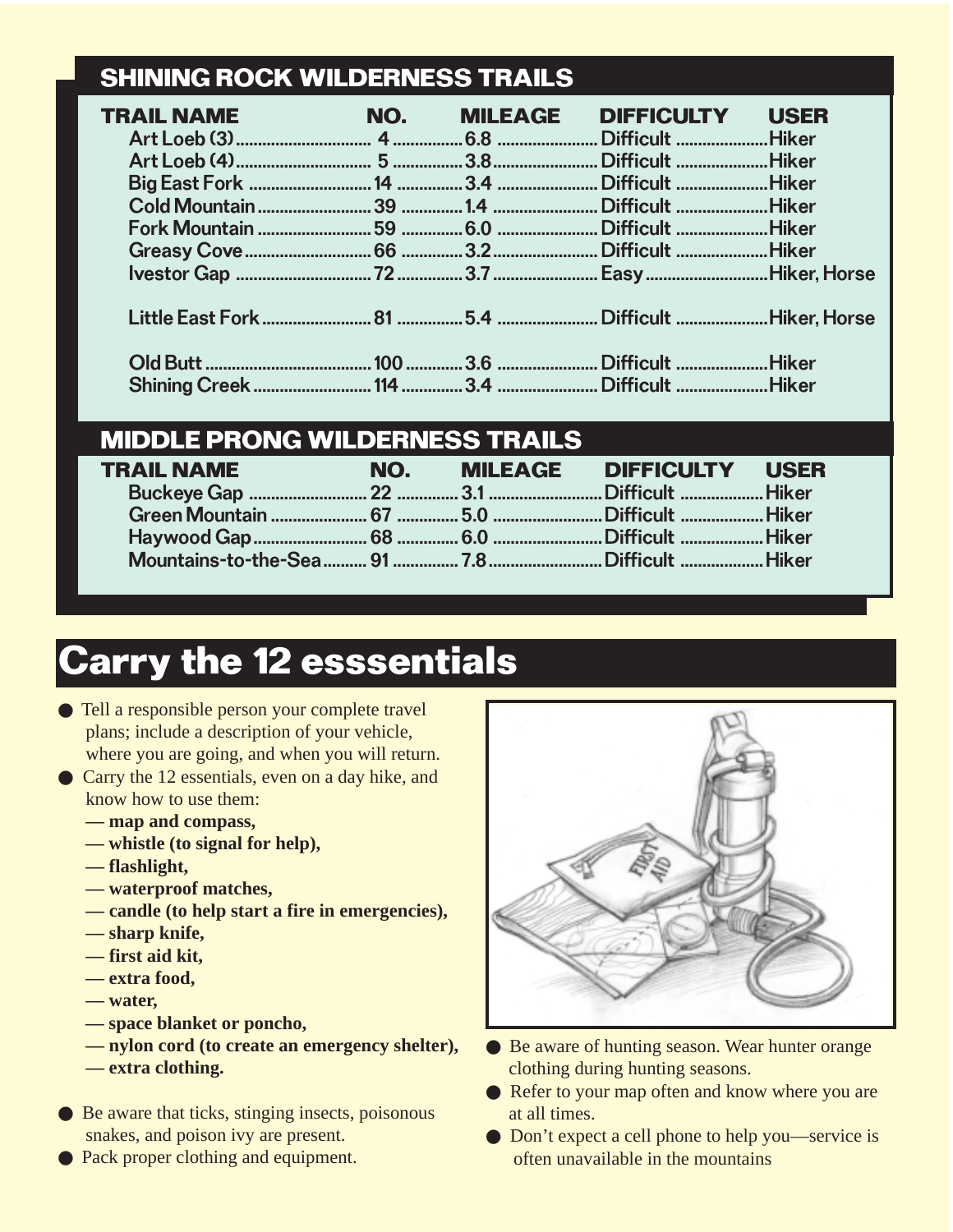#### **To maintain wilderness values:**

- No campfires are permitted.
- Group size is limited to 10 people.
- **Trails are NOT signed or blazed.**
- No motorized equipment is  **permitted (no chainsaws).**
- ■ **No wheeled vehicles are permitted (no carts, no bicycles).**

### **Trail difficulty**

All Shining Rock and Middle Prong trails are rated "difficult," except Ivestor Gap. Only those who have the equipment, knowledge, and experience to meet any condition of terrain, climate, or exertion should attempt leaving the trails.



**EASY:** Obvious routes requiring little skill or challenge to follow. They have easy grades and a relatively smooth tread, with some short pitches up to 20 percent maximum,



**MODERATE:** Routes that are usually recognizable, but require some skill and challenge to travel. They have moderate grades and a smooth to rough tread, with some steep pitches up to 30 percent maximum.



**DIFFICULT:** Route may not be recognizable and will require a high degree of skill and challenge to follow. Difficult routes have a steep, strenuous grade, a rough tread,

### **Be wise in planning**

- The most common cause for search and rescues is underestimating the time required to hike and over estimating your ability.
- You can only travel at the speed of the slowest hiker in your group. For safety, don't hike alone.
- Allow an average pace of 2 miles per hour in mountain terrain, plus 1 hour for every 1,000 feet of elevation gain.
- Avoid physical exhaustion. Exhaustion leads to exposure or accidents.

#### **If you get lost, . . . .**

- Keep calm and stay put. Panic is your greatest enemy.
- If you spend an unexpected night out, use clothing and shelter to stay warm and dry. Pile brush around you to get protection from wind and cold.
- Rescuers will be able to find you if you don't move around. Use your whistle to signal for help; a whistle will outlast your voice.
- In an emergency, start a fire for warmth, comfort, and to help rescuers locate you.

### **Beware of bad water**

- A mountain stream may look clear and pure, but it may harbor microscopic parasites that can make you sick. Boil or treat all drinking water.
- Avoid dehydration. Drink as often as you feel thirsty. An adult needs 3 to 4 quarts of water per day when hiking.

#### **Be considerate**

- Respect other visitors and protect the quality of their experience.
- Be courteous. Yield to other users on the trail.
- Step to the downhill side of the trail when encountering pack stock.
- Camp away from trails and other visitors.
- Let nature's sounds prevail. Avoid loud noices.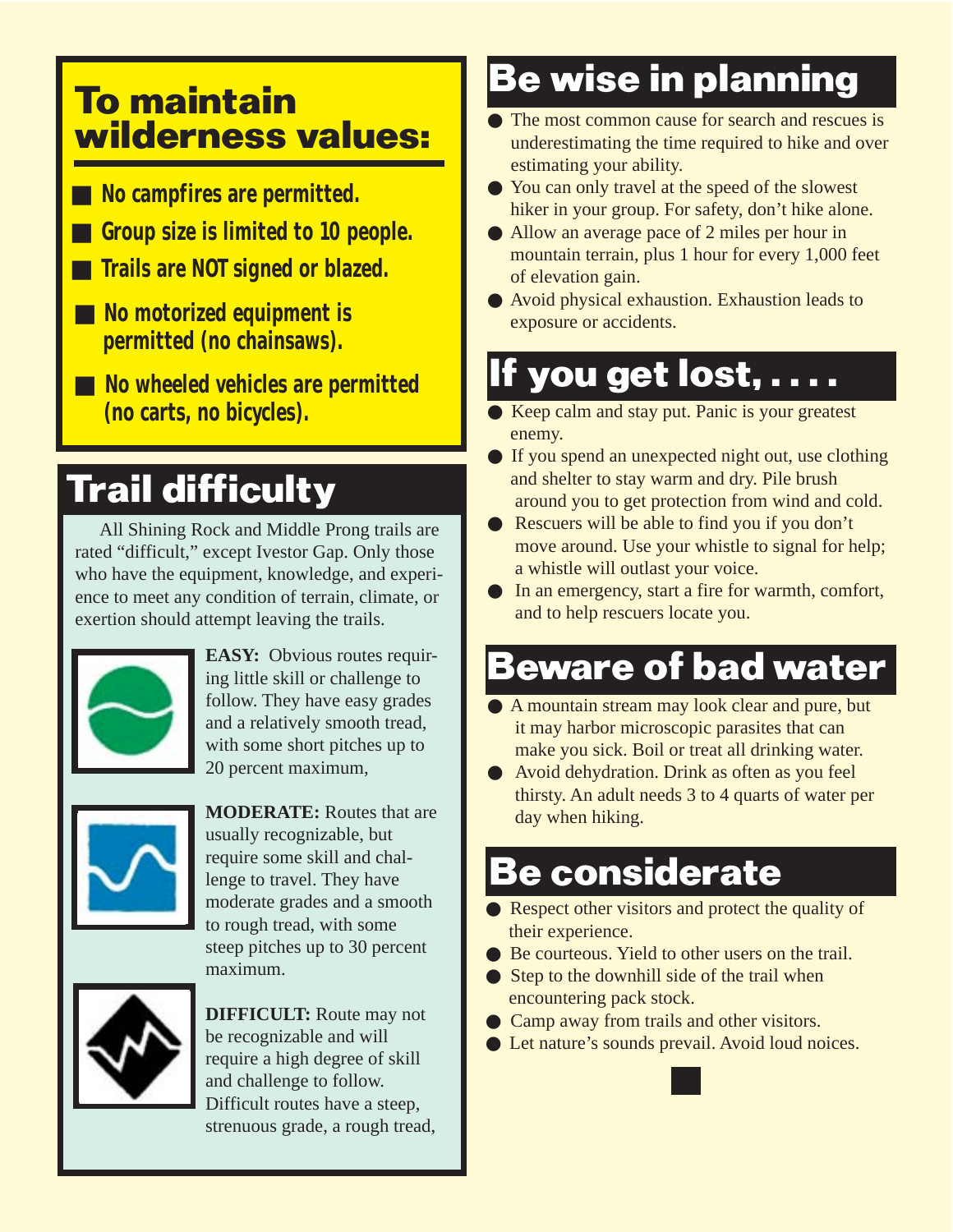#### **Properly dispose of waste**



 **Dig catholes at least 200 feet from water, camp and trails.**

### **Watch body temp**

- Treat hypothermia quickly by drying and warming the victim. The victim may deny any problem
- Believe the symptoms, not the victim.
- To prevent hypothermia, layer clothing. Put on your hat and gloves before you get chilled, keep dry, eat high calorie snacks, and avoid fatigue.

#### **Be weather wise**

- Watch for changing weather conditions. Leave high ridges and stay away from exposed rocks and trees if a thunderstorm approaches.
- Be prepared for sudden temperature drops at high elevations, even in the summer.
- Don't camp under snags or trees with large, dead limbs, especially during high winds.

### **Plan ahead, prepare**

- Know the regulations and special concerns for areas you will visit. At Shining Rock and Middle Prong, no campfires are permitted and group size is limited to a maximum of 10 people.
- Prepare for extreme weather, hazards, and emer gencies. (Read "Be Prepared" section).
- Schedule your trip to avoid times of high use. Weekdays in the spring and late fall are best.
- Visit in small groups. Split larger parties into groups of 4 to 6.
- Repackage food to reduce waste carried into the backcountry.
- Pack it in, pack it out. Inspect your campsite and rest areas for trash or spilled foods. Pack out all trash, leftover food, and litter.
- Deposit solid human waste in catholes dug 6-8 inches deep at least 200 feet (70 adult paces) from water, camp, and trails. Cover and disguise the cathole when finished.
- Pack out toilet paper and hygiene products in zip lock bags or at least bury all toilet paper in the cathole. Do not burn your toilet paper.
- To wash yourself or your dishes, carry water 200 feet away from streams or lakes and use little biodegradable soap. Scatter dishwater.
- To avoid damage to the soils, bring a backpack stove.
- Carry adequate water. Adults need 3-4 quarts of water per day when hiking. Surface water should be boiled for at least a minute or purified.
- Be aware of *Giardia* and *Cryptosporidium.* These parasites cause diarrhea and stomach cramps and might be found in any untreated water.

#### **Camp, travel on durable surfaces**

- Durable surfaces include established trails and campsites, rock, gravel, dry grasses, or snow.
- Protect riparian areas by camping at least 200 feet (70 adult paces) from lakes and streams.
- Good campsites are found, not made. Altering a site is not necessary.

#### **In popular areas,**

- Concentrate use on existing trails and campsites.
- Walk single file in the middle of the trail, even when wet or muddy.
- Keep campsites small. Focus activity in areas where vegetation is absent.

#### **In pristine areas,**

- Disperse use to prevent creating campsites.
- Avoid places where impacts are just beginning.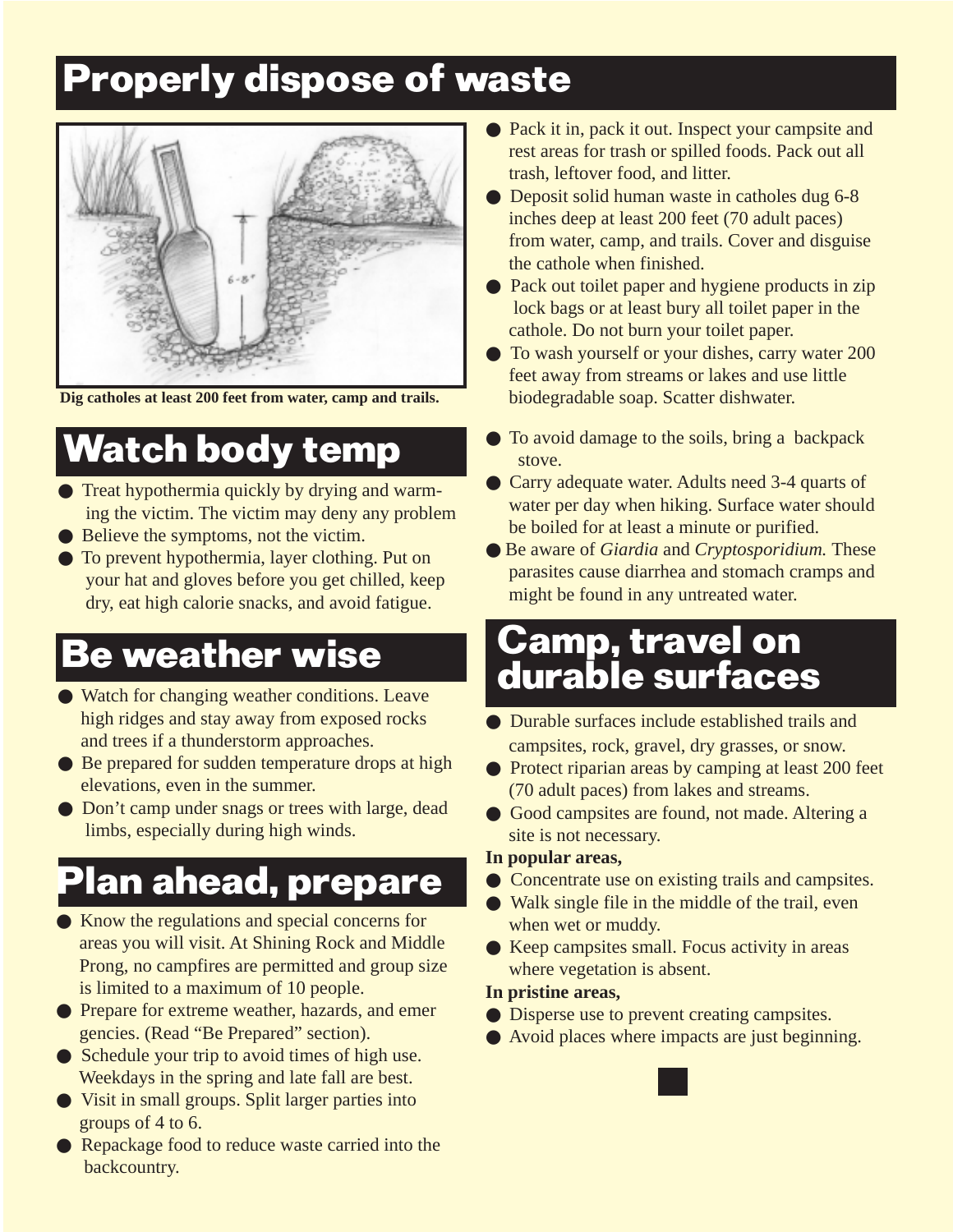

**Bearproof your food. Place food items in two bags and hang from a tree.**

#### **Bears in backcountry**

- If you see a bear, keep your distance.
- If a bear approaches, DON'T RUN. Slowly back away watching the bear. Try to frighten the bear by yelling, throwing rocks, and make noise.
- Maintain a clean camp. Pack out all food and trash.
- Keep your cooking and eating area separate from sleeping area. Keep tents free of food and food odors.
- At night, secure your food and other attrac tants (such as toothpaste, soap, and trash) at least 10 feet off the ground and 4 feet from the tree trunk.



#### **Horse no-trace hints**

The only trails open to horses are in Shining Rock Wilderness. These trails, Ivestor Gap and Little East Fork, are designated on the map with a horse symbol. The trails are also open to pack animals, such as llamas and mules.

While riding or packing offers another dimension to your wilderness experience, horses and pack animals require special considerations and care.

Horses and mules concentrate all their weight on the small spot where their hooves rest—as much as 1500 pounds per square inch at each foot. This weight, along with the amount of manure that comes from a large animal, can damage the land.

Perhaps the most impact to the land occurs when the party stops to rest or camp. To minimize the impact of you and your horse's visit, please follow these no-trace techniques:

- Take only fit, calm, experienced animals.
- Ride single file and make sure your animals stay on trails.
- Water horses at natural fords or from a bucket.
- Keep stock tethered at least 200 feet away from streams and away from trails and campsites.
- Avoid temporarily tying stock to trees. Use a highline with tree-saver straps to tether your animal. This prevents stock from trampling roots and chewing bark.
- Break up and scatter manure and fill in pawed holes when breaking camp.
- Pack some grain, since grazing is limited. Be certain that feed is weed-free to prevent noxious plants from spreading.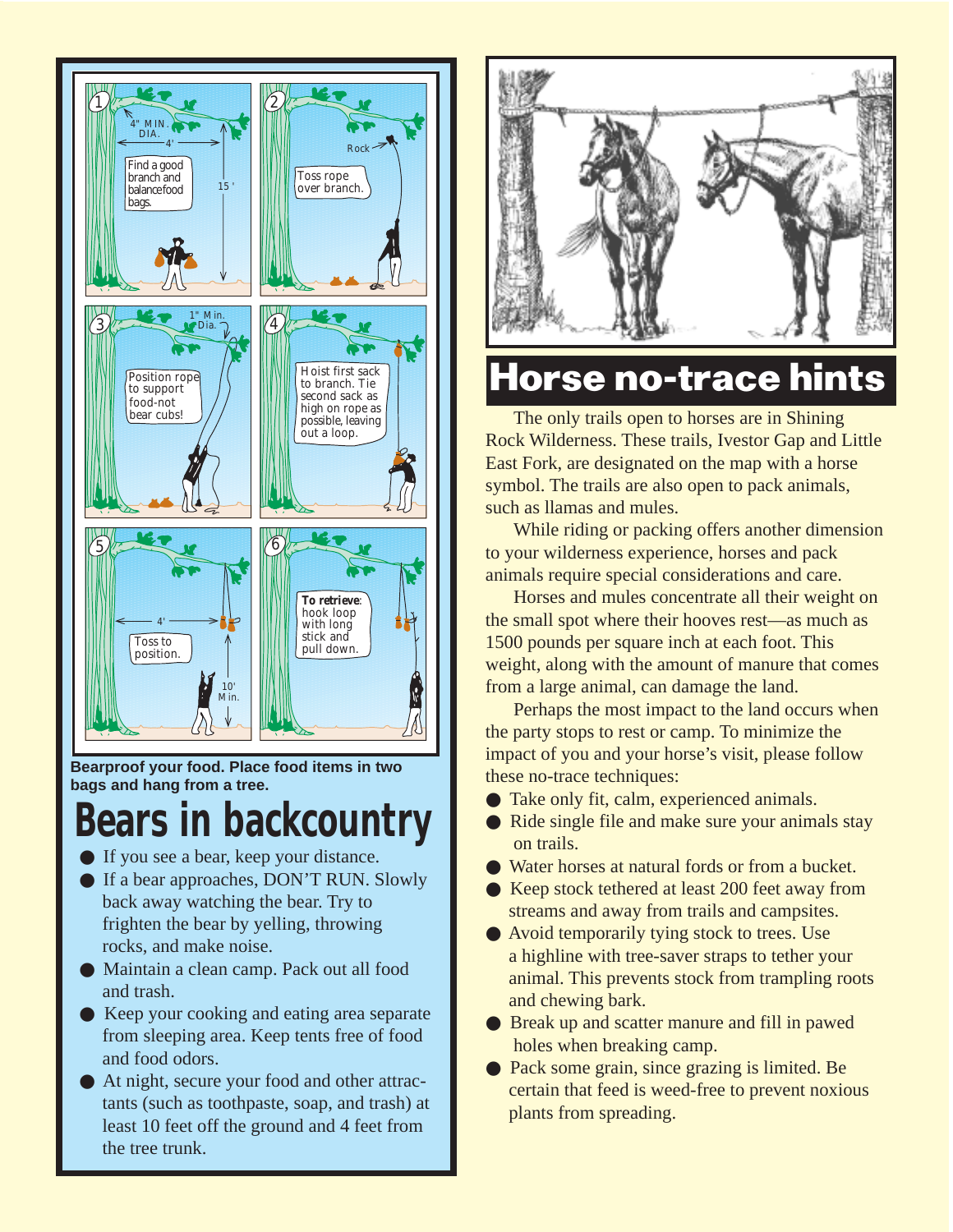



ABOVE & BELOW: Backpackers must be self-sufficient and carry all the necessities: shelter, food, and water.

#### **E NO TRACE**



 Following Leave No Trace prin ciples helps protect the precious land, water, and experience of the backcountry. Please learn, practice, and pass on the follow ing ethics.

#### **Leave what you find**

- Preserve the past. Observe, but do not touch, cultural or historic structures and artifacts.
- Leave rocks, plants, and other natural objects as you find them.
- Avoid introducing non-native species.
- Do not build structures, furniture, or dig trenches.

#### **Respect wildlife**

- Observe wildlife from a distance. Do not follow or approach them.
- Never feed animals. Feeding wildlife damages their health, alters natural behaviors, and exposes them to predators and other dangers.
- Protect wildlife and your food by storing rations and trash securely.
- Be aware: **this is bear country**. Cook and store food away from your camp. Hang food at least 10 feet from the ground and 4 feet from the tree trunk. (Look at diagram to the left.)
- Control pets at all times, or leave them at home.
- Avoid wildlife during sensitive times: mating, nesting, raising young, or in the winter.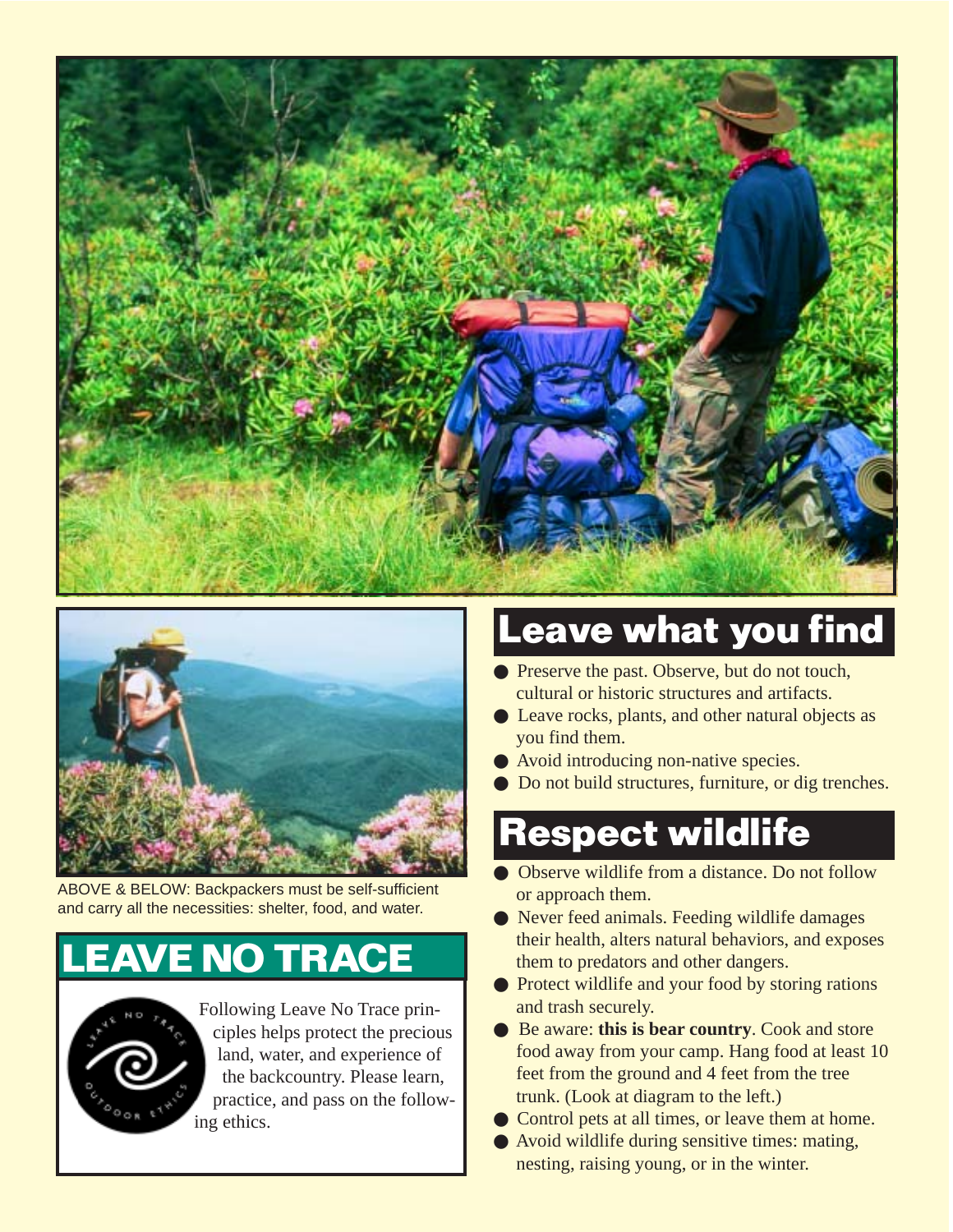

*A locmotive pulls logs from Shining Rock Wilderness. The area was cut heavily in the early 1900's.*

# **Wilderness past includes settlers, indians, settlers, continuous logging**

 American Indians were the first to make their homes in the land known as Shining Rock and Middle Prong Wildernesses. The Indians hunted game and gathered berries, nuts, and plants on these wild lands.

1

 In 1796, the State granted the land of Shining Rock Wilderness to David Allison, who sold it to three families. They farmed some land and grazed cattle on the open, grassy ridge tops.

 Logging of the area began in the early 1900's when Champion Fibre Company purchased 1,000 acres on the Pigeon River to supply wood to their new pulp mill and tannin extract plant at Canton. Champion

Fibre worked with the Whitmer Company of Philadelphia (locally called Champion Lumber Company) to build a railroad and keep the mill supplied with pulpwood.

 In addition to pulpwood, the Champion land had acres of huge timber. To process the large trees into lumber, the Champion Lumber Company built two sawmills. One was located at Sunburst (where Lake Logan is today) and theother at Cecil (now the site of Camp Daniel Boone) on the East Fork of the Pigeon River.

 Sunburst became a model sawmill town with over 500 residents, including about 100 African Americans. The town focus was the *Wilderness continued next page*